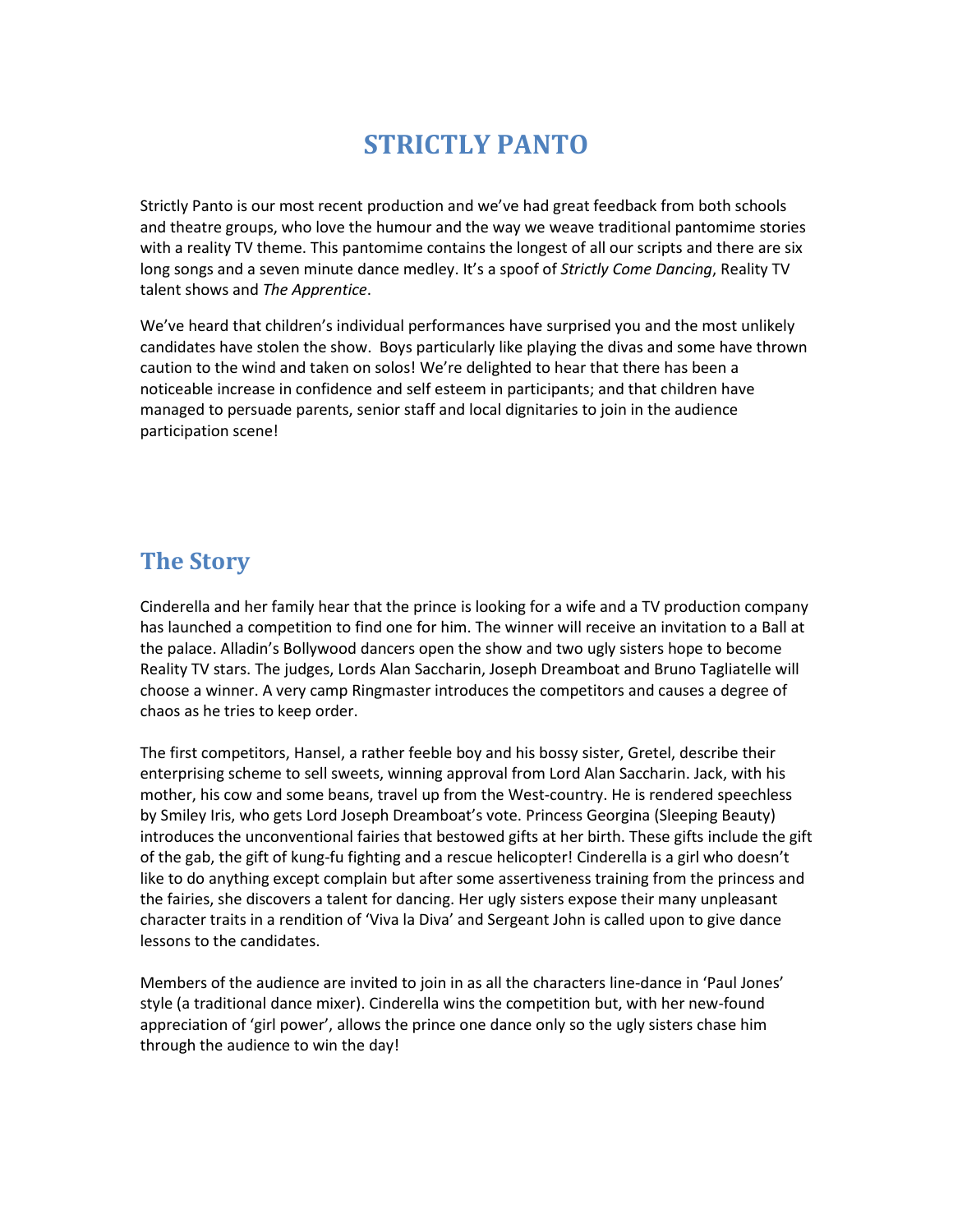# **Scenes**

### **Scene 1**

After the Ringmaster's welcome, we meet Cinderella and her horrific family and learn about a competition to win tickets to the Royal Ball.

### **Scene 2**

The palace ballroom is overflowing with pantomime characters who are being auditioned by three famous judges. The prize is an invitation to the Royal Ball. A troupe of 'Bollywood' dancers audition and the Ugly Sisters are convinced they will become **Reality TV** stars.

### **Scene 3**

Hansel and Gretel impress Lord Alan Saccharin with their **Sweet Boutique** and the Ringmaster wants 'in' on the deal as he rounds up some children to over-indulge.

### **Scene 4**

Jack, a West-country boy, meets Smiley Iris from the USA. The Ringmaster buys the cow Mother throws the beans away and the stage in overrun by giants, geese laying golden eggs and vegetables Line dancing to Smiley Iris' song, **C.o.u.n.t.r.y. M.u.s.i.c.**

### **Scene 5**

Princess Georgina gives a very surprising account of her 'back story'. The fairies bestow some unusual gifts at her birth and they all contrive to give Cinderella some **'Girl Power' Scene 6**

The Ugly Sisters get their turn in the spotlight as they sing **Viva La Diva**. The bemused judges need to see everyone dance so Sergeant John, the dance instructor is called upon.

### **Scene 7**

In this audience participation scene, the Ringmaster invites volunteers to join the characters in a Hoedown. Interspersed with the Line dance, Cinderella and Sergeant John demonstrate various Ballroom dances. Cinderella outshines the professionals!

### **Finale**

The judges have found their star and Cinderella has found her backbone. Although she agrees to one dance with a handsome Prince, she knows the **Hero** is nobody else but her and that amazing things happen **If I Believe**

# **Cast**

| <b>Ringmaster:</b>             | a central character who controls the action                           |
|--------------------------------|-----------------------------------------------------------------------|
| <b>Cinderella:</b>             | a very feeble character with a talent for dancing                     |
| <b>Lady Tremaine:</b>          | her Stepmother                                                        |
| <b>Drizella and Anastasia:</b> | Ugly Sisters, traditionally played by boys (a                         |
|                                | tradition that, for the sake of hilarity, we hope will be<br>upheld!) |
| <b>Lord Alan Saccharin:</b>    | an entrepreneur in search of an apprentice                            |
| <b>Lord Joseph Dreamboat:</b>  | a musical mogul                                                       |
| <b>Lord Bruno Tagliatelle:</b> | an Italian dance legend                                               |
| <b>Hansel:</b>                 | a boy with a 'rhyming couplet' problem                                |
| Gretel:                        | his smart sister                                                      |
| Witch:                         | who gets 'fired'                                                      |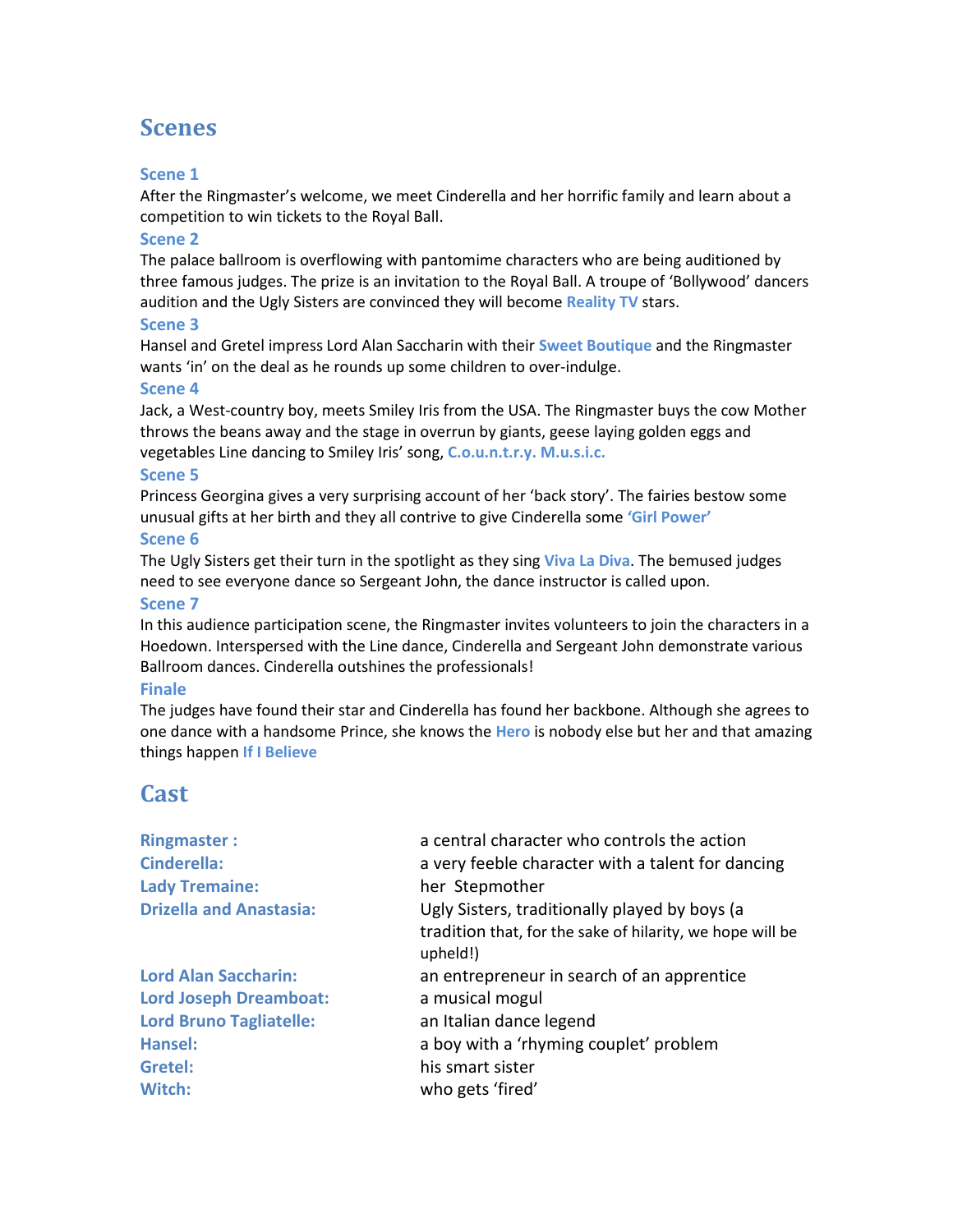| Jack:<br><b>Mother:</b><br><b>Smiley Iris:</b><br><b>Princess Georgina:</b> | a dim boy from the Westcountry<br>a control freak<br>a real, 18 carat, no-messin', rootin', tootin' Country<br>& Western singer, sister of Miley Cyrus<br>an all-singing, all-dancing, mega-charged Kung-Fu<br>fighter with a surprising history |
|-----------------------------------------------------------------------------|--------------------------------------------------------------------------------------------------------------------------------------------------------------------------------------------------------------------------------------------------|
| <b>King William:</b>                                                        |                                                                                                                                                                                                                                                  |
| <b>Queen Catherine:</b>                                                     | her delighted parents                                                                                                                                                                                                                            |
| <b>Good Fairies:</b>                                                        | Violet, Bluebell, Dandelion, Tinkerbelle, Cactus                                                                                                                                                                                                 |
|                                                                             | feisty and funky sprites with a good line in<br>assertiveness training                                                                                                                                                                           |
| <b>Wicked Fairy:</b>                                                        | to spoil the party                                                                                                                                                                                                                               |
| <b>Sergeant John:</b>                                                       | the sergeant at arms of the palace  instructor<br>dance instructor                                                                                                                                                                               |

**A large group of characters from any traditional pantomime story to include giants, a goose, a cow, Little Red Riding Hood and a few Handsome Princes**

**Stage Hands and TV Camera Crew Aladdin and his exotic troupe of eastern dancers A group of children who visit the Sweet Boutique A group of Line Dancing vegetables and/or Country Bumpkins Disgusting Forest Creatures e.g. worms, frogs, snails, rats, dragons** 

# **The Music**

## **Backing Tracks**

We know that children respond brilliantly to our backing tracks. We feel that the high quality recording helps you to present a very professional production and motivates the children to perform in a way that exceeds expectations The backing tracks for Strictly Panto contain some excellent music for dance, with Indian drumming and a long medley for a line dance, interspersed with classic ballroom tango, jive, cha-cha-cha, rock & roll and salsa. You can listen to all the music and songs on our website Audio Gallery and also on **SoundCloud** and **Facebook.**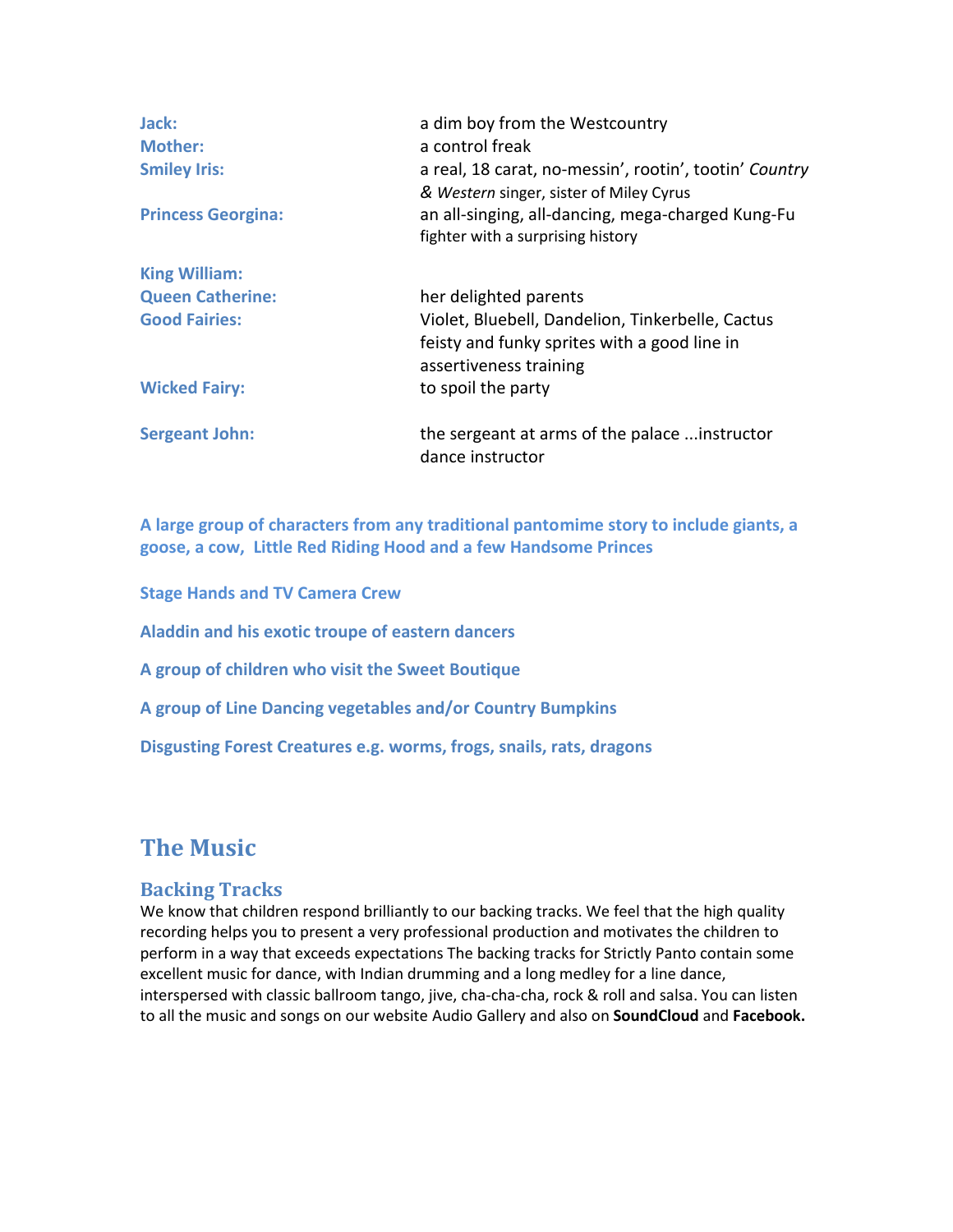## **Vocal guide tracks**

The vocal tracks help children to 'pick up' the songs after listening only a few times. For these reasons, we use musical theatre actors to demonstrate character, technique and diction. This makes teaching the songs even easier. Instructions for soloists and groupings are also in the text of the script (and below). As CDs may not be copied, many groups choose to purchase the vocal tracks on CD for the cast and choir. Alternatively, a licence to copy can be purchased.

## **Vocal score**

Because of the sophisticated backing tracks with many special effects that cannot be reproduced on a piano, we have prepared a lead sheet score with vocal line and chords for this musical, instead of full piano accompaniment. If you would like to see more pages from this score than are available on our website please contact[: info@firesticksandsong.com](mailto:info@firesticksandsong.com) or telephone +44 (0) 1803 813977

## **The Songs**

**You can listen to samples of all songs on our website – (audio gallery, button icon and again at the bottom of the page for each musical) - as well as on Facebook and SoundCloud.**

**Reality TV** Chorus + Aladdin's troupe dancing 'Bollywood' style, with ethnic drumming

**Sweet Boutique** Chorus (feature Hansel & Gretal cast) + Ringmaster (rap)

**C.O.U.N.T.R.Y M.U.S.I.C.** Solo verses = Smiley Iris + Chorus (feature Jack & the Beanstalk cast)

Hero (Girl Power) 1<sup>st</sup> verse, Cinderella, Princess Georgina + Chorus (feature S. Beauty cast)

**Viva La Diva** Ugly Sisters with support if needed from whole cast

### **7 minute dance medley**

**If I Believe** Whole cast with optional solos in first verse if required

### **From a Choirmaster**

**"I have a Choir of 110 children. They all love singing your amazing songs. Self esteem and confidence shine through when they perform on stage to their parents. They are always so proud of what they do. So am I! The quality songs and thought provoking scripts captivate the children and they perform with such enthusiasm – it's quite emotional at times!"** 

# **Script Samples**

| Mother: | Come on now Jack. It's your turn now. Stand up straight. Look at |  |  |
|---------|------------------------------------------------------------------|--|--|
|         | the nice Lords when you're speaking. Don't mumble.               |  |  |

Jack: Oooo ….Arrrr. Orl roit muther.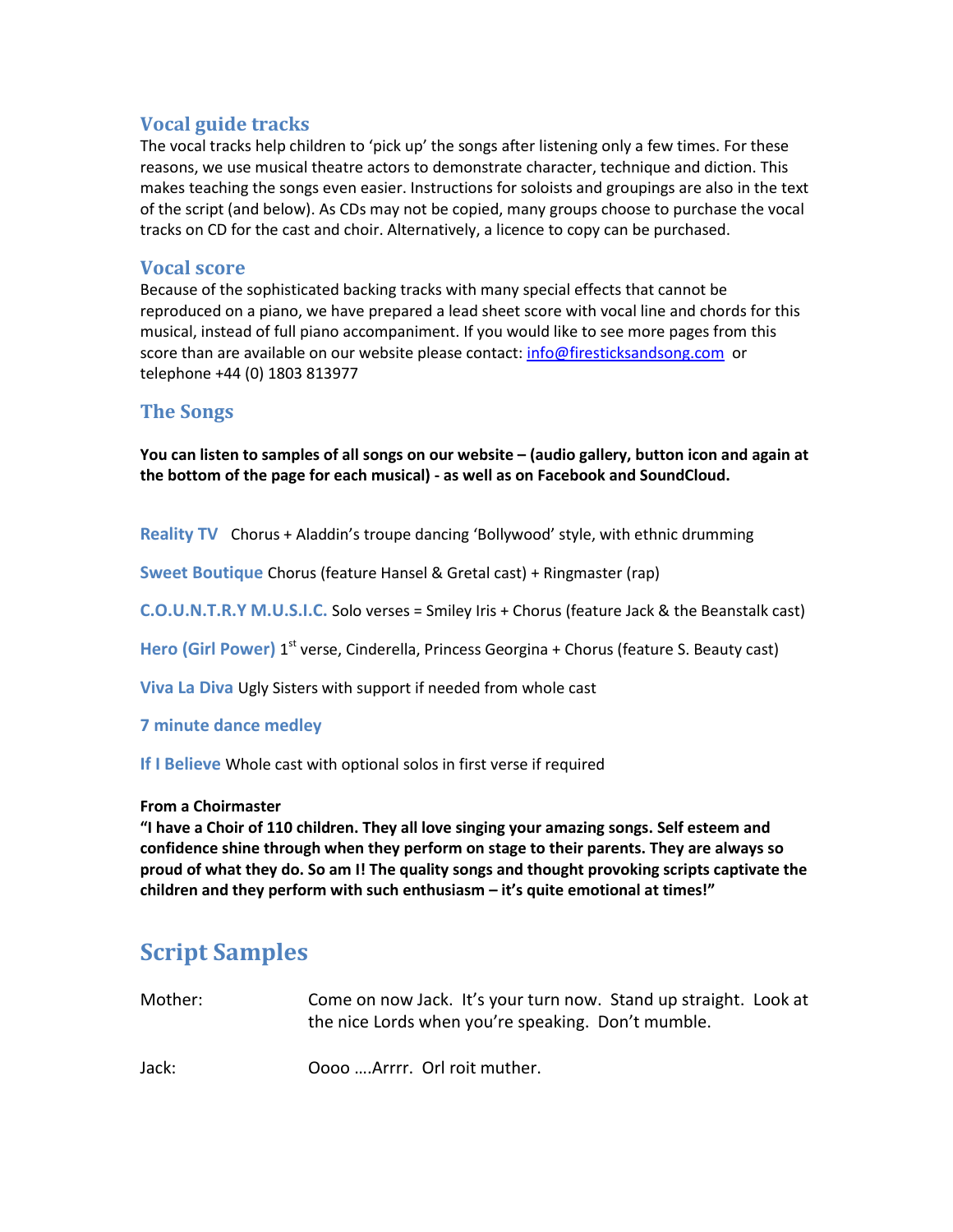| Mother:      | Take your hands out of your pockets. Don't sniff  blow your<br>nose. And take that piece of straw out of your mouth.                                                                                                                                    |
|--------------|---------------------------------------------------------------------------------------------------------------------------------------------------------------------------------------------------------------------------------------------------------|
| Jack:        | Oooo  Arrrr. Orl roit muther.                                                                                                                                                                                                                           |
| Mother:      | [Tries a more refined accent] My Lordsmy son Jack is a real<br>hard worker. With only the tiniest bit of nagging and only one<br>thrashing an hour he's become a very good market gardener.<br>Isn't that right Jack? Show the nice Lords your veggies. |
| Jack:        | Oooo  Arrrr. Orl roit muther. [Produces vegetables from a sack<br>OR ushers on a group dressed as vegetables who will lead the<br>Line dance]                                                                                                           |
| Mother:      | His carrots are to die for  his turnips are a delight  and as for<br>his sprouts? Well                                                                                                                                                                  |
| Jack:        | Oooo  Arrrr. Orl roit muther.                                                                                                                                                                                                                           |
| Mother:      | But still, we've been very short of cash, so dear Jack here will have<br>to go off to sell the cow. Now where is the cow?                                                                                                                               |
| Ringmaster:  | [With audience] She's behind you.                                                                                                                                                                                                                       |
| Mother:      | Where is she?                                                                                                                                                                                                                                           |
| Ringmaster:  | [With audience] She's behind you.                                                                                                                                                                                                                       |
| Mother:      | Oh yes. Silly me. Go on now Jack. Off to the market with you.<br>Remember, you have to get as much money as possible for the<br>cow. And don't go talKing William to strangers, especially not<br>girls.                                                |
| Jack:        | Oooo Arrrr. Orl roit muther. [Jack leads the cow to the side of<br>the stage and meets up with Smiley Iris. While he is talking to<br>Iris, the Ringmaster follows them across the stage to examine<br>the Cow.]                                        |
| Mother:      | To tell you the truth my Lords, I'm a bit worried about him. He's<br>all right at gardening  but he is a few parsnips short of a bunch,<br>if you get my drift.                                                                                         |
| Smiley Iris: | [Cowgirl hat, boots, broad accent etc] Yee. Haa. Wa-a-ll what<br>have we here? You seem like a smart young lad.                                                                                                                                         |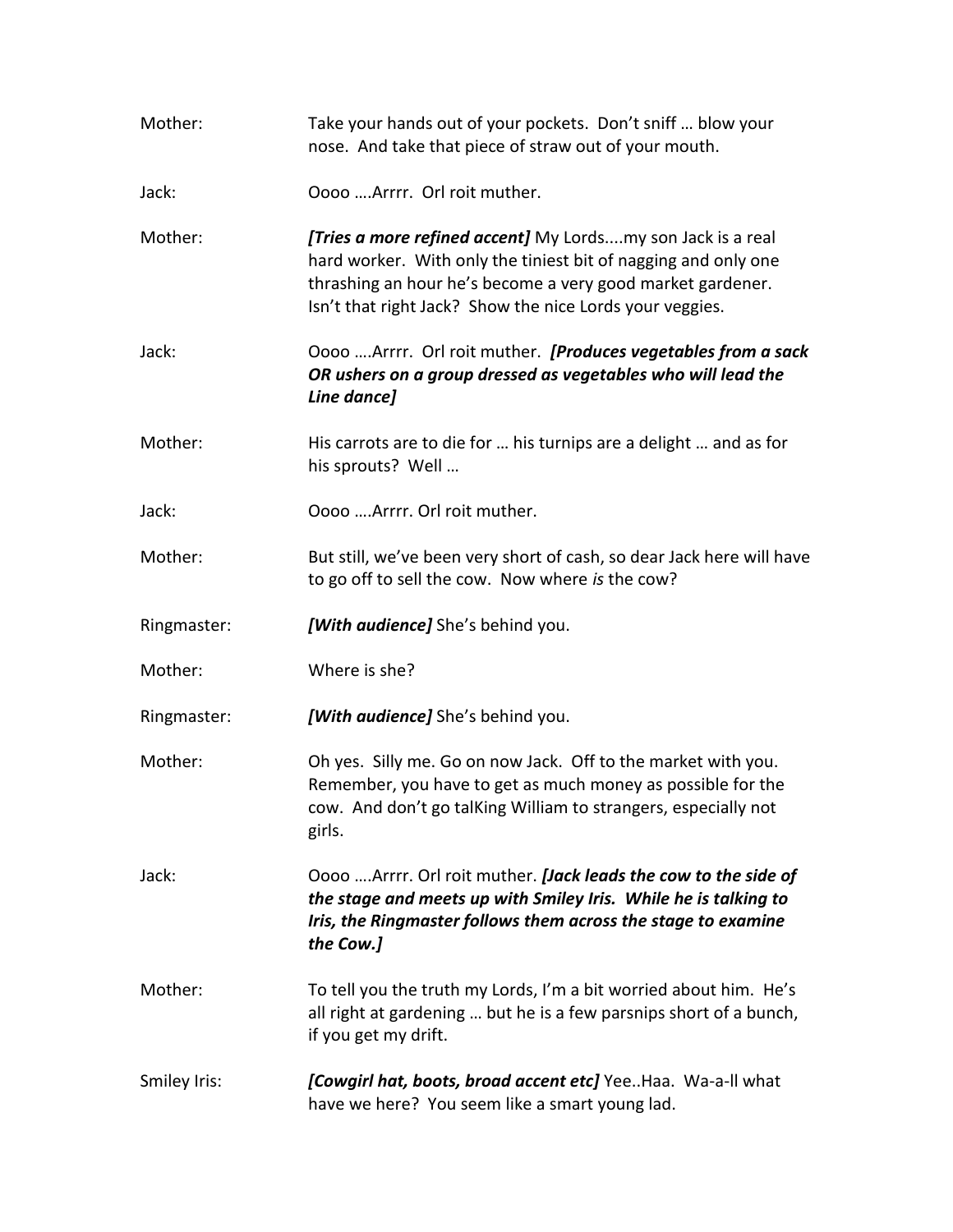| Jack:        | Oooo Arrrr.                                                                                                                                                                                                 |
|--------------|-------------------------------------------------------------------------------------------------------------------------------------------------------------------------------------------------------------|
| Smiley Iris: | Oh my  a West-country boy  is that righty-right?                                                                                                                                                            |
| Jack:        | Oooo  Arrrr.                                                                                                                                                                                                |
| Smiley Iris: | Ahm from the West myself  but the west of the good ole US of<br>А.                                                                                                                                          |
| Jack:        | [Surprised] Oooo! Arrrr!.                                                                                                                                                                                   |
| Smiley Iris: | Ahm actually rather famous  or at least mah sister and mah pa<br>are both famous. If I tell you mah name's Smiley Iris can you<br>guess who mah sister is?                                                  |
| Jack:        | 0000  Arrrr.                                                                                                                                                                                                |
| Smiley Iris: | She's a singer too like me  goes by the name of Miley Cyrus                                                                                                                                                 |
| Jack:        | [With Ringmaster and Cast.] Oooo!!  Arrrr!!                                                                                                                                                                 |
| Smiley Iris: | But I'm a real, 18 carat, no-messin', rootin', tootin' Country &<br>Western singer. Ah travels all over the West with mah singin' and<br>mah dancin'. Everyone knows Smiley Iris in the good ole U.S .of A. |
| Jack:        | 0000  Arrrr.                                                                                                                                                                                                |
| Smiley Iris: | You like singin' an' dancin' too, do ya?                                                                                                                                                                    |
| Jack:        | [Nodding violently] Oooo Arrrr.                                                                                                                                                                             |
| Ringmaster:  | [Interrupting them  but Jack is too distracted to notice what he<br>is doing.] That there cow of yours seems like a fine beast. You<br>looking to sell her?                                                 |
| Jack:        | [Without taking his eyes from Iris.] Oooo Arrrr.                                                                                                                                                            |
| Ringmaster:  | Well I'll tell you what I'll do. I'll give you these five beans for her.<br>Is that "orl roit" with you? [Takes the Cow.] I'll soon sell her on to<br>someone else  at a real profit.                       |
| Smiley Iris: | D' yah think you'd like to sing and dance with me, now li'l ole<br>Smiley Iris.                                                                                                                             |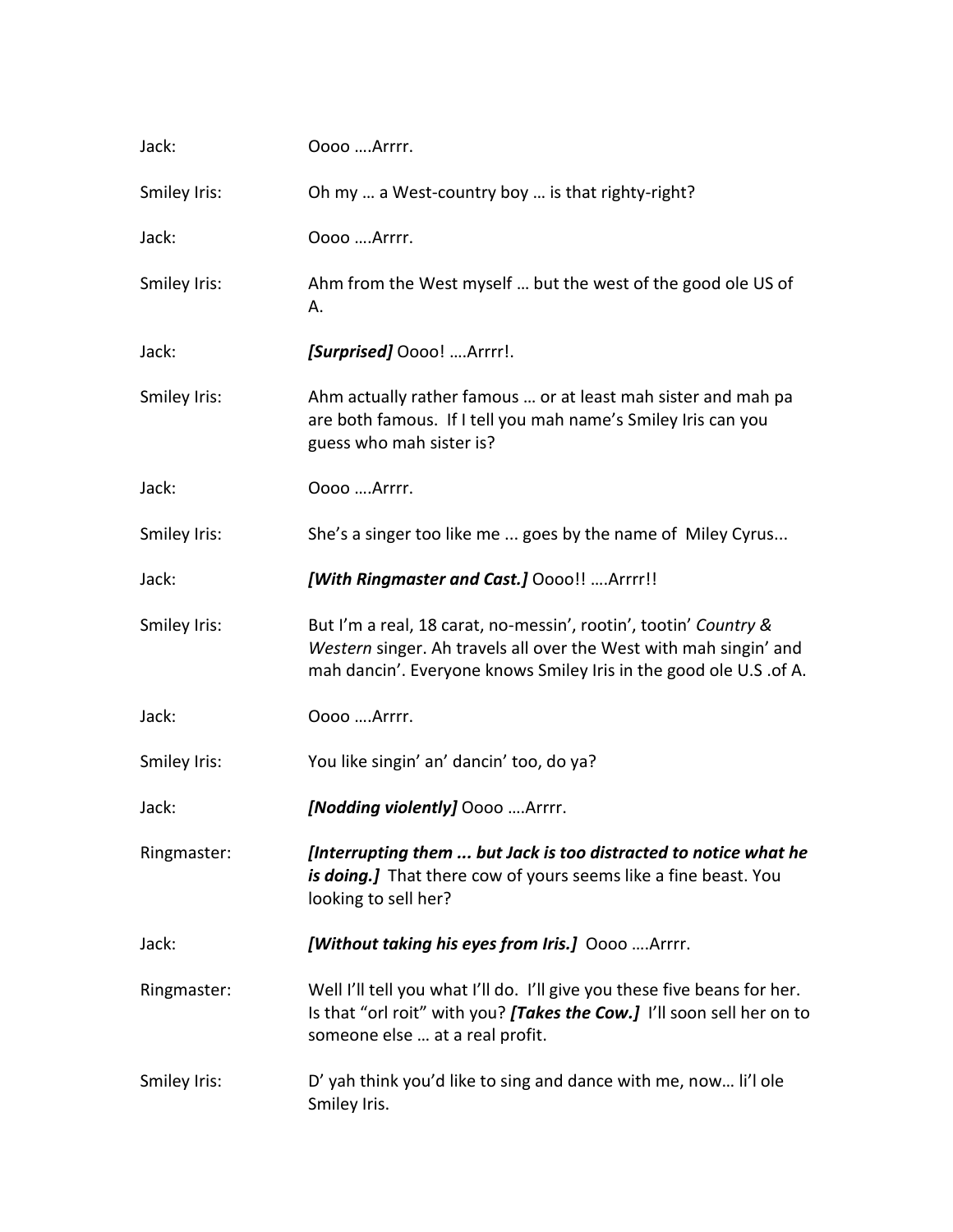| Jack:   | Oooo Arrrr.                                                    |
|---------|----------------------------------------------------------------|
| Mother: | Jack. Come here at once. How many times have I told you not to |

go speaking with strange girls?

*[Jack and Smiley Iris cross the stage holding hands, with Jack gazing gormlessly at Iris.]*

| Jack: | Oi thinks you'm roit 'ansom. |
|-------|------------------------------|
|       |                              |

## *Scene 5*

Ringmaster: Our final act for you my Lords … She calls herself … Princess Georgina. Call me old fashioned, but she doesn't seem very much asleep, and ... Still, let's not judge too soon.

## *[Enter King William, Queen Catherine and good Fairies who act out the story, during which Princess Georgina keeps up a running commentary.]*

Princess Georgina: I'd better remind you of my beginnings. After all, the back-story is everything! I was a much wanted baby and my birth was attended by all the fairies in the land who came to give me their blessing for my future.

\*\*\*\*\*\*\*\*\*\*\*\*\*\*\*\*\*\*\*\*\*\*\*\*\*\*\*\*\*\*\*\*\*\*\*\*\*\*\*\*\*\*\*\*\*\*\*\*\*\*\*\*\*\*\*\*\*\*\*\*\*\*\*\*\*\*\*\*\*\*

| Queen Catherine:   | [Queen Catherine's words of thanks to the Fairies become<br><i>increasingly doubtful.]</i> Thank you dear Fairy Bluebell.                                                                                                                                         |
|--------------------|-------------------------------------------------------------------------------------------------------------------------------------------------------------------------------------------------------------------------------------------------------------------|
| Princess Georgina: | Singing  great. Bring it on Watch out Lady Gaga. But me  a<br>drama queen!  no way.                                                                                                                                                                               |
| Fairy Dandelion:   | I give the baby Princess the gift of a rescue helicopter! There's<br>not much room for it here I left it in the garden! She will be<br>heroic, independent and strong willed. She will go her own way<br>but she might have to stop herself from making mischief. |
| Queen Catherine:   | Thank you dear Fairy Dandelion.                                                                                                                                                                                                                                   |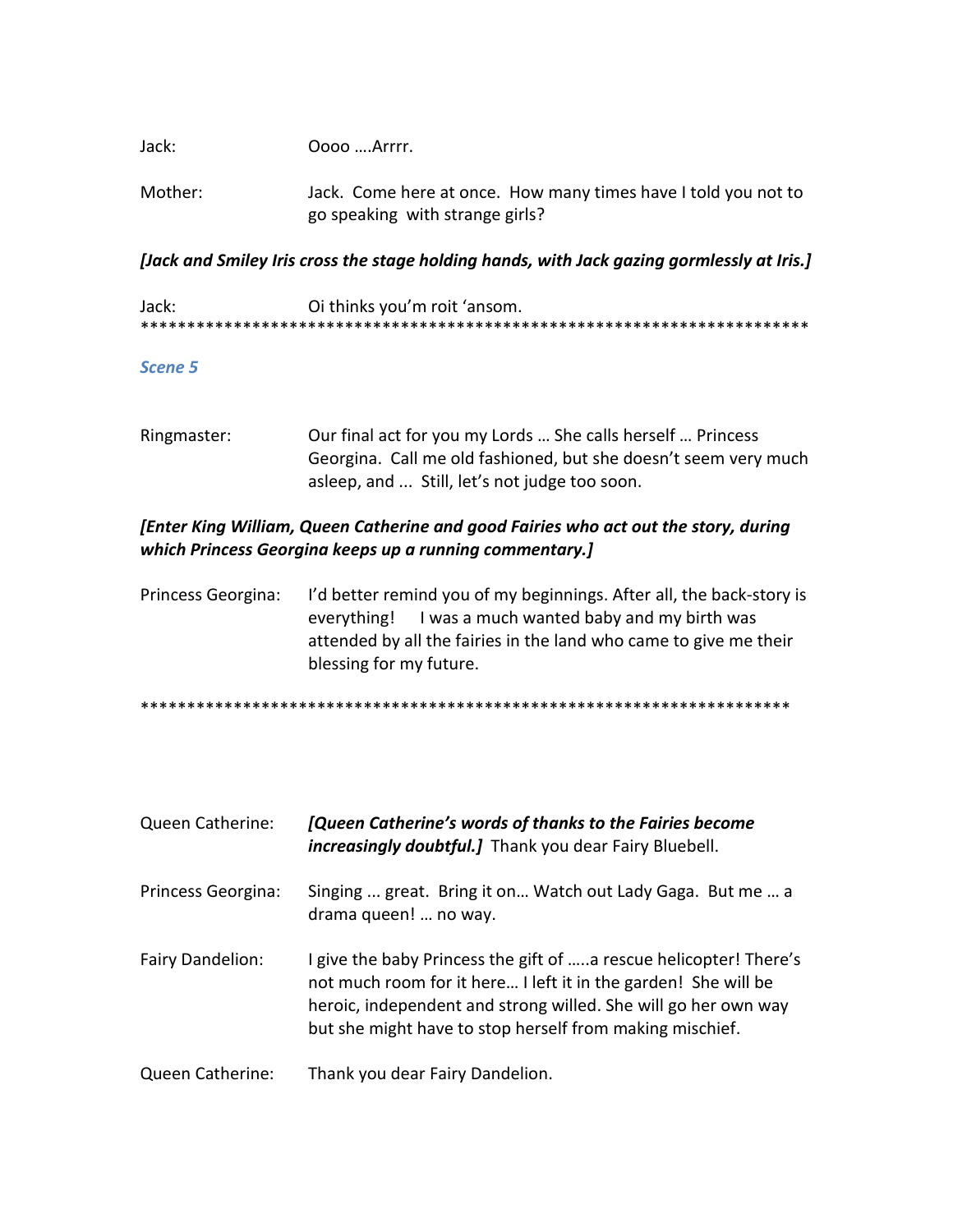| Princess Georgina: | Watch out world  here I come!                                                                                                                                   |
|--------------------|-----------------------------------------------------------------------------------------------------------------------------------------------------------------|
| Fairy Tinkerbell:  | I give the baby Princess the gift of the gab. She will be able to talk<br>her way out of anything, but she will also be able to talk her way<br>in to anything. |
| Queen Catherine:   | Thank you dear Fairy Tinkerbell.                                                                                                                                |
| Princess Georgina: | Yeah well this is all coming together so-o-o well. What more<br>could a girl ask for. I mean  I'm really set up for the future now.                             |
| Fairy Cactus:      | I give the baby Princess the gift of Kung-Fu fighting. I've got a<br>suspicion she's going to need an edge  something to get her out<br>of trouble.             |
| Queen Catherine:   | Thank you dear Fairy Cactus.                                                                                                                                    |

Princess Georgina: *[To audience.]* You weren't expecting that one were you?

*[Enormous flash of lightning and crash of thunder. Wicked Fairy enters.]*

- Ringmaster: Made you jump did we? Hope so. Anyway, what do we do about this one then? All together now … 'boo', louder, 'booo', still can't hear you. Right then.
- Wicked Fairy: *[Could be a teacher in costume or the Witch from the Hansel & Gretel scene.]* Not so fast. You forgot me didn't you? Where's my invitation to the party? I don't take kindly to being forgotten. No blessing or gift from me. Oh no! A curse is more my style. *[Sneeringly]* When the 'dear baby Princess' grows up she will prick her finger on a spindle and she will die … Ha Ha Ha. *[Demonic laughter.]*

King William: This is terrible. What shall we do?

Fairy Cactus: Come on fairies … we've got enough power between us to sort this out. We can't completely dispose of the curse but we can ease it a bit. You won't die, you will just sleep for a hundred years until you are wakened by the kiss of a handsome prince.

Princess Georgina: We all know what's supposed to happen. But after all, I've got my career to consider and I just haven't got time for this. There's no way I'm sleeping for a hundred years and there's certainly no way I'm going to wait for a Prince to come and rescue me! *[Settles*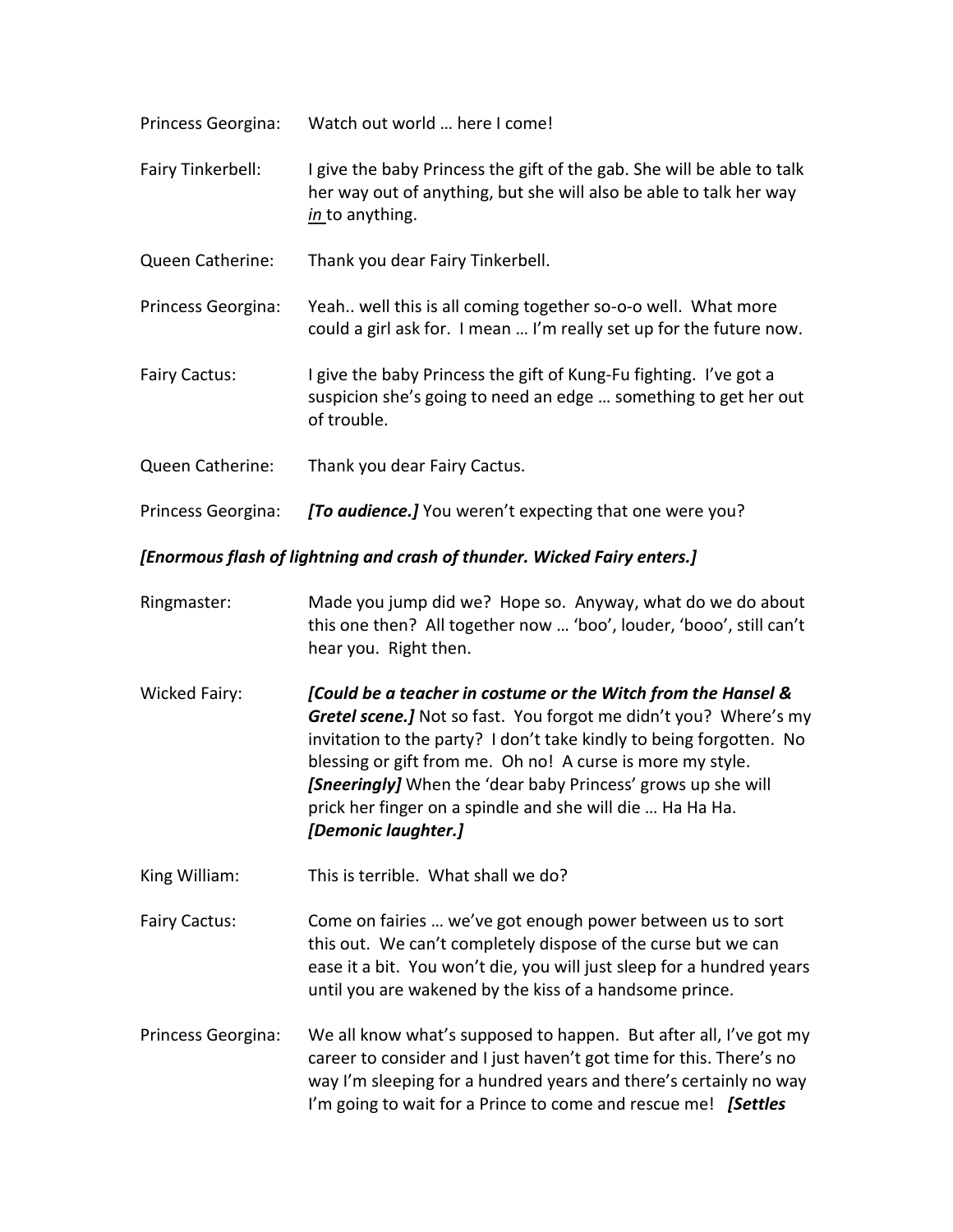## *down to sleep with the Fairies around her. Stagehands bring back the trees again.]*

Ringmaster: *[To audience.]* And we haven't got time for this either. When was the last time you saw a Handsome Prince in here? No 'grand openings' or 'ribbon cuttings'? No ? Oh well, we'll just have to make do without. Now, what have we got to wake her up? *[Looks at the trees.]*Creatures who live in the forest perhaps.

## *[Enter Disgusting Creatures - frog, worm, snake, dragon, snail - anything that you have costumes for. Each in turn tries to kiss her and each time she wakes up, shouts at the particular creature and terrifies them with her Kung Fu moves. They run away and SB settles down to sleep again. The Disgusting Creatures are imprisoned in the corner by the Fairies acting together.]*

| <b>Fairy Cactus:</b> | Enough now. Wakey wakey. You've got plenty of oomph to deal<br>with this little lot!                                                                                                                                                     |
|----------------------|------------------------------------------------------------------------------------------------------------------------------------------------------------------------------------------------------------------------------------------|
| Princess Georgina:   | [Waking.] I've had the strangest of dreams  weird things trying<br>to kiss me [To audience.] Have you seen anything like that<br>around?                                                                                                 |
| Ringmaster:          | [With <i>audience.</i> ] They're behind you.                                                                                                                                                                                             |
| Princess Georgina:   | What?                                                                                                                                                                                                                                    |
| Ringmaster:          | [With <i>audience.</i> ] They're behind you.                                                                                                                                                                                             |
| Princess Georgina:   | Urgh! Gross! But I'm not scared of you. You'd better be scared<br>of me though. I could have you! Clear off the lot of you.<br>[Exhibition of violent Kung Fu move without touching the<br>creatures.] That's the way to deal with them! |

## **Second script sample**

| Princess Georgina: | Fairies I think there's a gap in the market for you here. There         |
|--------------------|-------------------------------------------------------------------------|
|                    | are umpteen panto girls in need of a bit of assertiveness training      |
|                    | and there's one right here for a start. <b>[Pulls over Cinderella.]</b> |
| Cinderella:        | It's no good. I just can't                                              |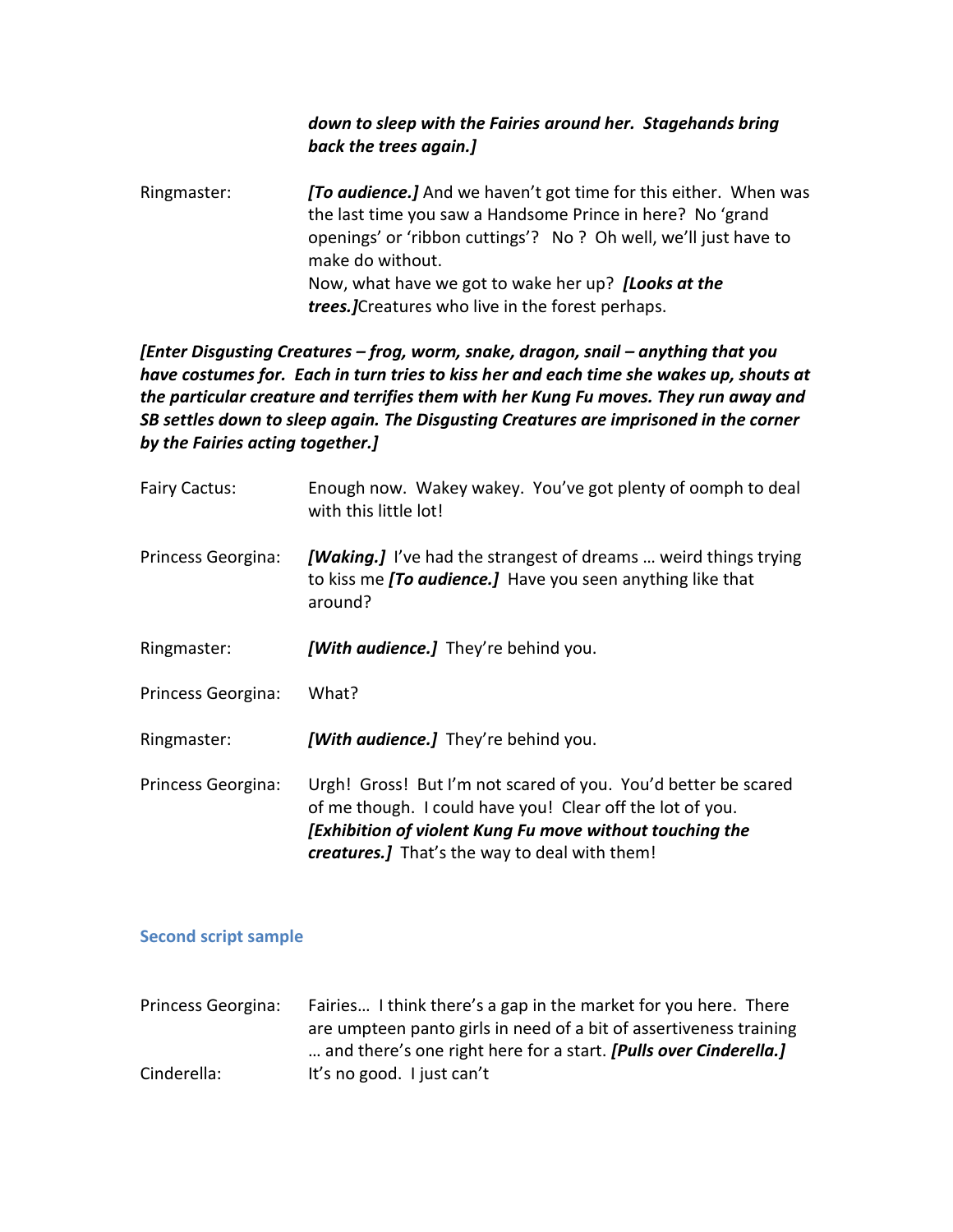| Princess Georgina: | You sound like a sick duck!                                                                     |
|--------------------|-------------------------------------------------------------------------------------------------|
| Cinderella:        | Oh what will become of me?                                                                      |
| Princess Georgina: | Come on fairies  get yourselves over here and see what you can<br>do with this drippy girl.     |
| Cinderella:        | I hope what they say will be easy to swallow. After all I'm a girl<br>who doesn't like to chew. |

## *[Fairies lead her to the side of the stage. They have a large flip chart with the heading "Assertiveness", and terms like "Self Belief", "Girl Power", "Positive Thinkin".]*

- Fairy Violet: Beauty and grace come from inside. You're lovely, not like your sisters. Whatever's inside them, it isn't beauty and grace that's for sure.
- Cinderella: But *they* think they're wonderful.
- Fairy Violet: That's exactly what I mean. It's inside you not in your frock!
- Fairy Bluebell: Music and imagination need a bit of practice. Well quite a lot of practice really, but it's all in your grasp. Practice makes perfect.

## **Scene 6**

- Lady Tremaine: *[Excitedly]* Yes! This is it, girls. Show them what you can do.
- Drizella: Me first. Me first.
- Anastasia: No me.
- Lady Tremaine: This is no time for bickering. Get yourselves together.
- Drizella: Is my dress straight?
- Anastasia: Does my hair look OK?
- Lady Tremaine: Yes, yes. You're fine.
- Drizella: Is my makeup all right?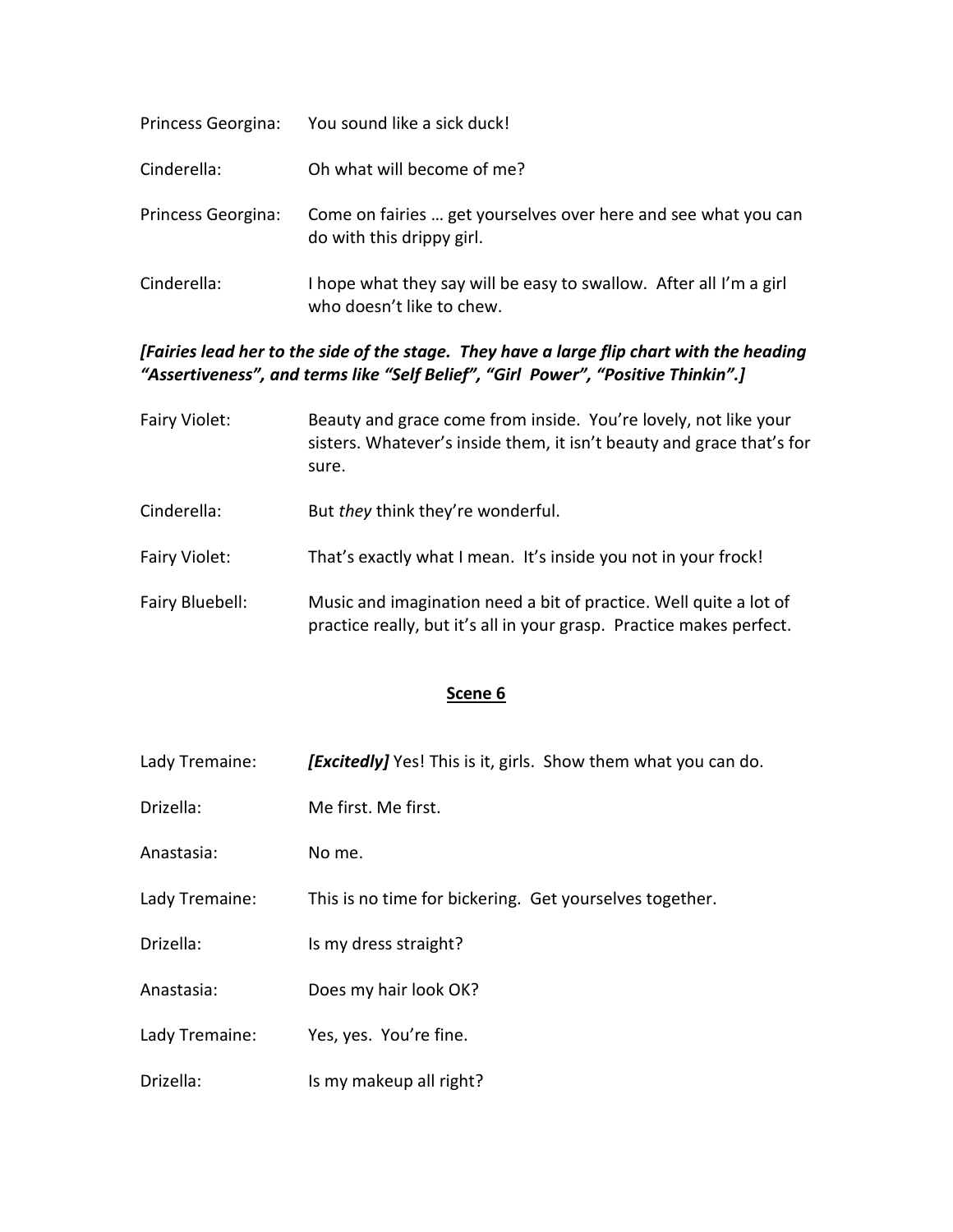Anastasia: Does my bum look big in this?

Lady Tremaine: Get on with it!

Drizella: I'm ready.

Anastasia: Me too.

**[First verse – Drizella solo (or with group of friends; second verse – Anastasia solo (or with group of friends) ; final two verses – full cast of candidates]**

### **SONG 5 - VIVA LA DIVA**

*Gimme gimme gimme the attention that I need You know I'm greedy for the limelight I'm only happy when the spotlight falls on me And everyone can see that it's my birthright So stop – notice me you'd better give me my own way Or else I'm sure to scream and shout And I can keep that up all day So gimme gimme gimme the attention that I need You know I'm greedy for the limelight*

*Gimme gimme gimme adulation glory praise Stand back and gaze upon my beauty Some say that this is vanity some say that this is pride I cannot hide it is my duty To sparkle and to dazzle with a beauty that by far Outshines the biggest diamond And the brightest burning star So gimme gimme gimme adulation glory praise Stand back and be amazed I'm such a beauty*

*Gimme gimme gimme all the things that they have got I want the lot in double measure A green-eyed monster fills my jealous heart with rage Unlock the cage release the treasure For I deserve the talent wealth and beauty others find*